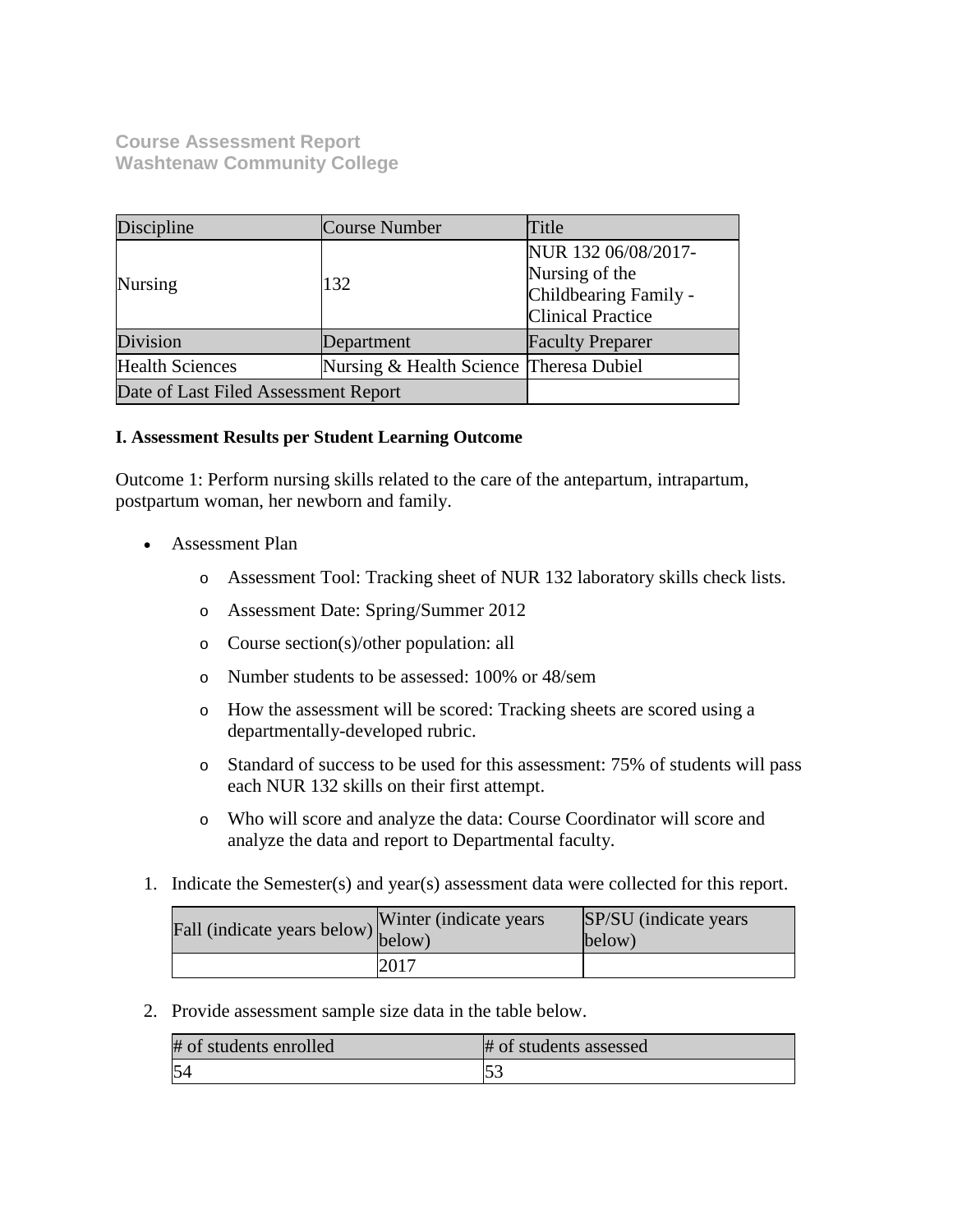3. If the number of students assessed differs from the number of students enrolled, please explain why all enrolled students were not assessed, e.g. absence, withdrawal, or did not complete activity.

Fifty-two out of fifty-three students enrolled were assessed from the Winter 2017 semester. One student withdrew from the class.

4. Describe how students from all populations (day students on campus, DL, MM, evening, extension center sites, etc.) were included in the assessment based on your selection criteria.

All students were assessed.

5. Describe the process used to assess this outcome. Include a brief description of this tool and how it was scored.

Nursing skills were demonstrated in a lab setting and recorded by students. These videos were submitted by each student in our Blackboard site. A detailed rubric was used to evaluate these two skill videos. If students did not achieve at least 78%, then they were given another opportunity to create a second video.

Newborn videos: 46/52 (87%) successfully completed this in the first attempt.

Postpartum videos: 49/52 (94%) successfully completed this in the first attempt.

6. Briefly describe assessment results based on data collected for this outcome and tool during the course assessment. Discuss the extent to which students achieved this learning outcome and indicate whether the standard of success was met for this outcome and tool.

Met Standard of Success: Yes

According to the Blackboard grade book, at least seventy-five percent of the students scored a passing grade (78%). The standard of success was met.

7. Based on your interpretation of the assessment results, describe the areas of strength in student achievement of this learning outcome.

Students demonstrated complex skills in the lab and created a video. They could prepare, ask questions, review the expectations, and practice the skills on their own. The videos were then reviewed by students and graded by each clinical instructor. This assignment allowed them to prepare for actual patient care in a safe environment. Overall, student knowledge and skill were revealed. It became obvious which students were organized, prepared and able to apply theory to practice. Overall, most students were able to demonstrate care of a newborn and mother.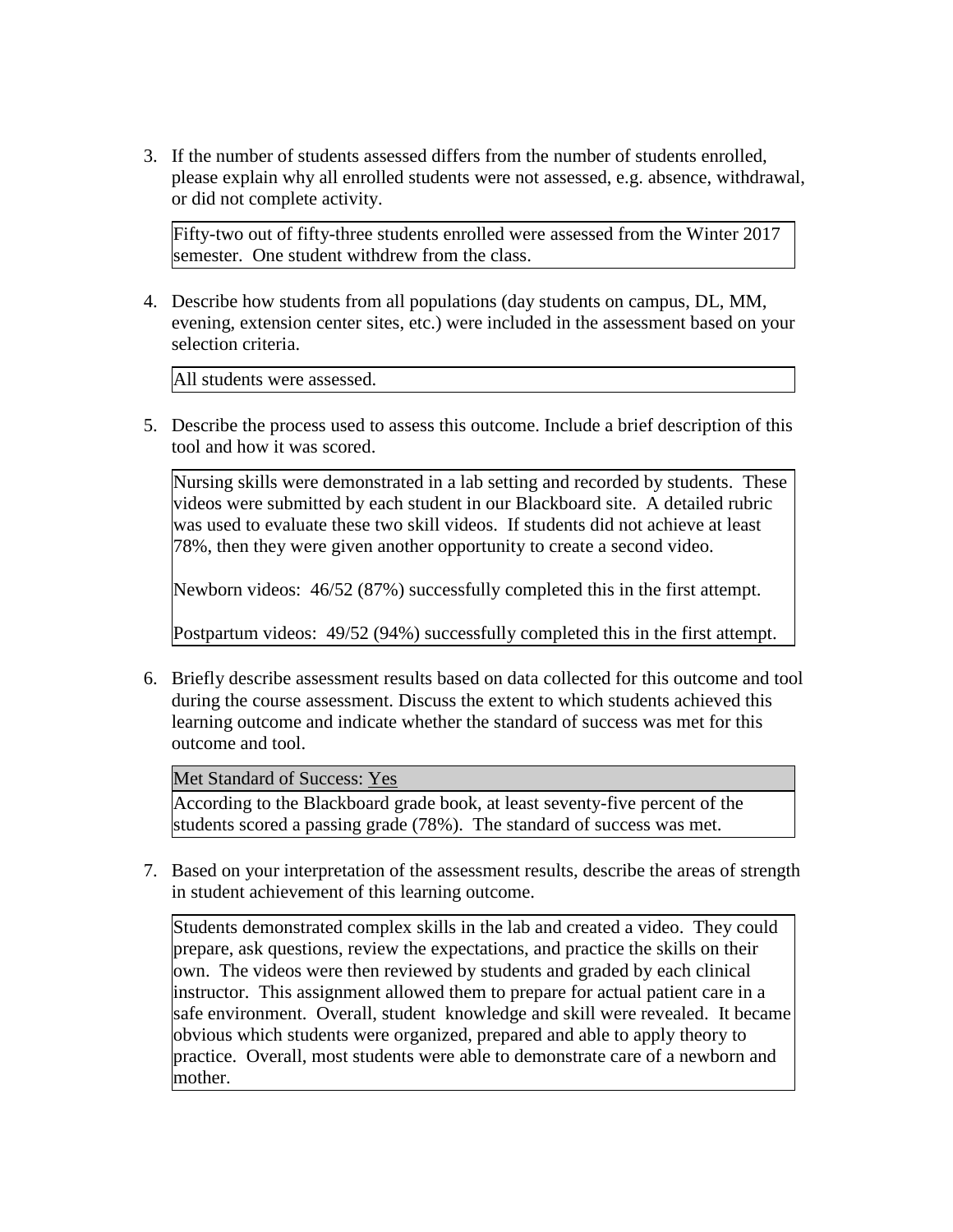8. Based on your analysis of student performance, discuss the areas in which student achievement of this learning outcome could be improved. If student met standard of success, you may wish to identify your plans for continuous improvement.

The videos required a careful review of a patient history and the recognition of their risks and needs. Some of the student videos lacked detail and did not recognize the nursing interventions necessary for this newborn and postpartum mother. Instead, their comments were general and the assessment skills were not complete.

Continuous improvement: Many students asked to view a good example of this video assignment. I plan to make one available for their review on our Blackboard site.

Outcome 2: Provide safe nursing care to the antepartum, intrapartum, and postpartum woman, the newborn and family, in each of the core components using the nursing process.

- Assessment Plan
	- o Assessment Tool: Final clinical evaluations.
	- o Assessment Date: Spring/Summer 2012
	- o Course section(s)/other population: all
	- o Number students to be assessed: 20% of random sampling of all sections or  $\sim 10$ /sem
	- o How the assessment will be scored: Clinical evaluations will be scored using a rubric (anecdotal records) by assessing the % of 2 ratings in each of the core components. Students must receive a rating of 2 in each core component 60 percent of the time and show progressive improvement.
	- o Standard of success to be used for this assessment: 90% of students will achieve a grade of "P" (pass) in clinical based on Final Clinical Evaluation.
	- o Who will score and analyze the data: Course Coordinator analyze the data and report to department faculty.
- 1. Indicate the Semester(s) and year(s) assessment data were collected for this report.

| rall (indicate years below) below) | Winter (indicate years) | SP/SU (indicate years)<br>below) |
|------------------------------------|-------------------------|----------------------------------|
|                                    | 2017                    |                                  |

2. Provide assessment sample size data in the table below.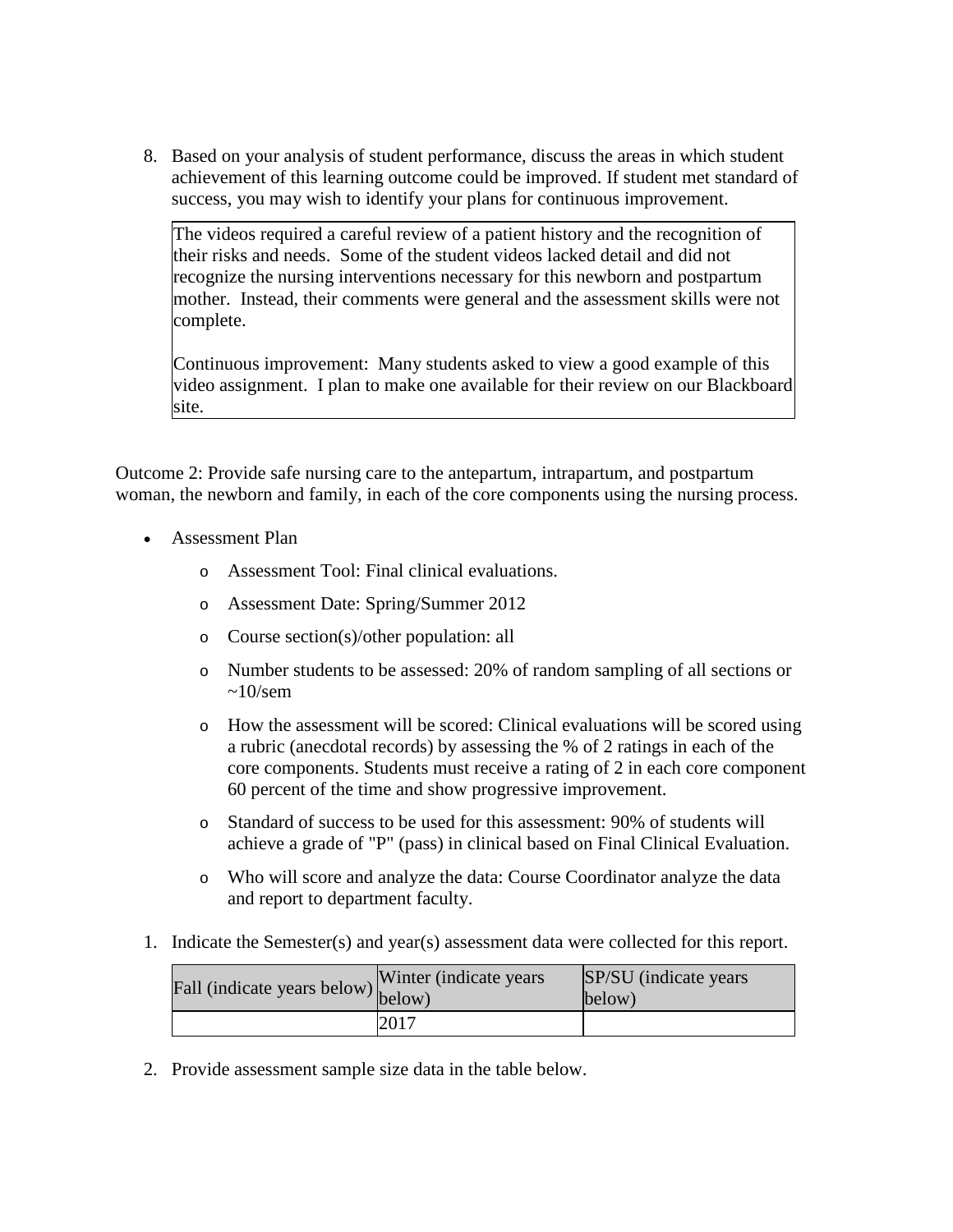| # of students enrolled | # of students assessed |
|------------------------|------------------------|
|                        |                        |

3. If the number of students assessed differs from the number of students enrolled, please explain why all enrolled students were not assessed, e.g. absence, withdrawal, or did not complete activity.

Fifty-three out of fifty-four students were assessed. One student withdrew from the class.

4. Describe how students from all populations (day students on campus, DL, MM, evening, extension center sites, etc.) were included in the assessment based on your selection criteria.

All students were included.

5. Describe the process used to assess this outcome. Include a brief description of this tool and how it was scored.

The nursing program final clinical evaluation was used to assess this outcome. This tool is used in all nursing clinical courses and is based on the National League for Nurses' eight core competencies. Students must achieve a satisfactory score 60% of the time in order to pass the course.

6. Briefly describe assessment results based on data collected for this outcome and tool during the course assessment. Discuss the extent to which students achieved this learning outcome and indicate whether the standard of success was met for this outcome and tool.

Met Standard of Success: Yes

Fifty-two out of fifty-three successfully completed the course.

Over 75% of the students were able to demonstrate safe patient care. The standard of success was met for this outcome. One student withdrew from the course in failing status.

7. Based on your interpretation of the assessment results, describe the areas of strength in student achievement of this learning outcome.

The tool used is the Nursing Student Final Clinical Evaluation Anecdotal Record. Students were able to successfully complete the clinical course according to the eight core competencies defined by the National League for Nursing. Over the course of the semester, students demonstrated skills in lab and in the clinical setting.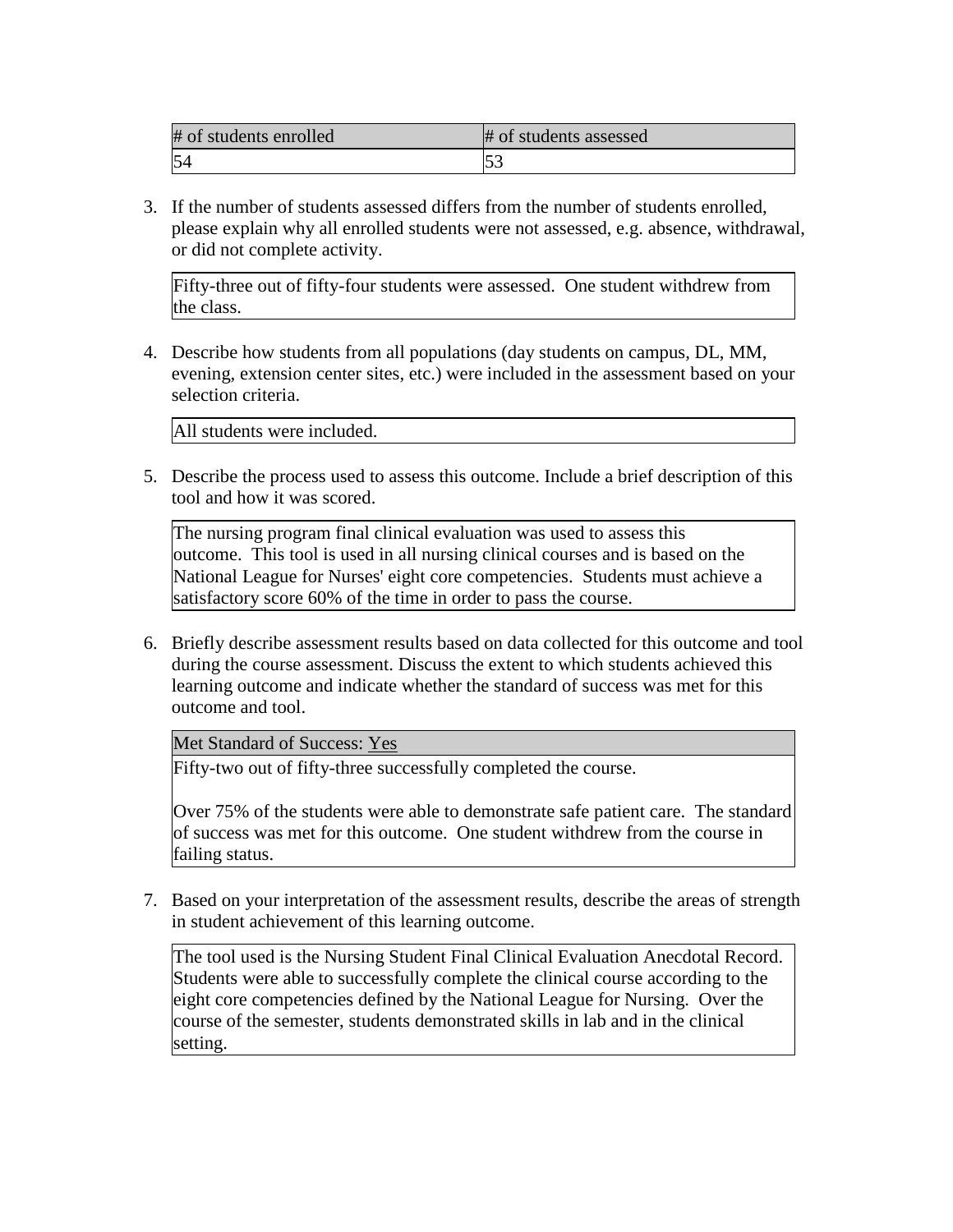8. Based on your analysis of student performance, discuss the areas in which student achievement of this learning outcome could be improved. If student met standard of success, you may wish to identify your plans for continuous improvement.

The standard of success was met.

Continuous improvement: Clinical evaluation is often challenging because of the random nature of the hospital setting and limited patient assignments. Simulation activities in the lab can be standardized. Expanded simulation activities and scenarios, with standardized evaluation tools, will be developed in the future.

# **II. Course Summary and Action Plans Based on Assessment Results**

1. Describe your overall impression of how this course is meeting the needs of students. Did the assessment process bring to light anything about student achievement of learning outcomes that surprised you?

Students are able to apply theory to practice in the lab and hospital setting. The rubric for grading the student video provides clear expectations and prepares them for real patient care. The assessment process exposed the challenges of evaluating clinical practice with our current anecdotal record.

2. Describe when and how this information, including the action plan, was or will be shared with Departmental Faculty.

The nursing faculty are aware of the challenges of evaluating clinical practice with our current anecdotal record. We are in the process of revising this form, creating new clinical assignments and creating simulation activities with standard patient skills.

3.

Intended Change(s)

| <b>Intended Change</b> | Description of the<br>change                                                                                                                                                                               | Rationale                                                                          | Implementation<br>Date |
|------------------------|------------------------------------------------------------------------------------------------------------------------------------------------------------------------------------------------------------|------------------------------------------------------------------------------------|------------------------|
| Objectives             | Fall 2017 will be<br>the last time this<br>course is<br>offered. The new<br>nursing curriculum<br>does not offer this<br>course. The<br>objectives will be<br>included in the<br><b>Nursing Concept II</b> | This clinical course<br>will be part of a<br>larger course,<br>Nursing Concept II. | 2017                   |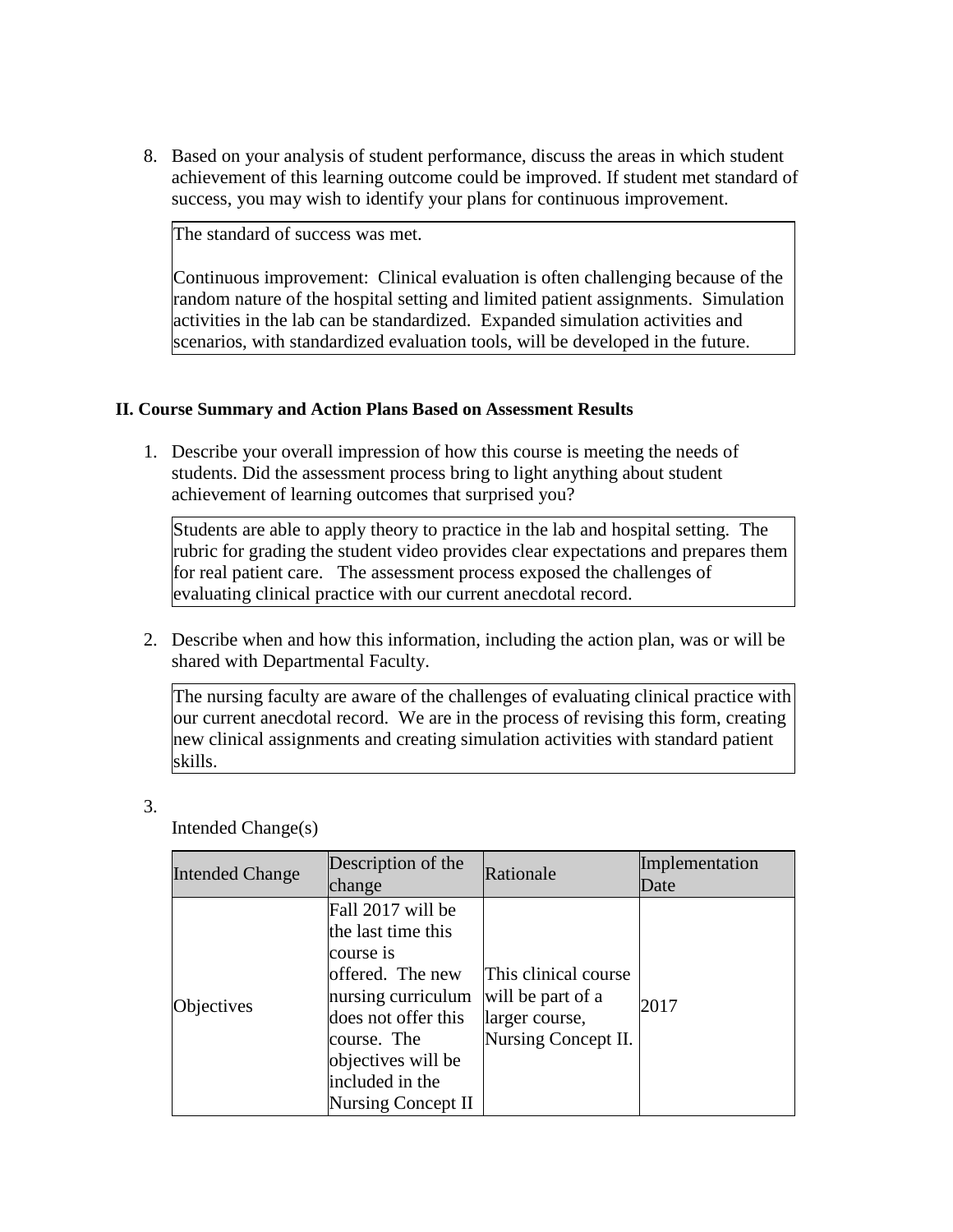| course, beginning |  |
|-------------------|--|
| winter semester   |  |
| 2018.             |  |

4. Is there anything that you would like to mention that was not already captured?



# **III. Attached Files**

| <b>Final Clinical Evaluation</b><br>NUR 132 Data<br>Video rubrics |                                    |                         |
|-------------------------------------------------------------------|------------------------------------|-------------------------|
| <b>Faculty/Preparer:</b>                                          | Theresa Dubiel Date: $06/12/2017$  |                         |
| <b>Department Chair:</b>                                          | Mary Burns-Coral Date: 07/11/2017  |                         |
| <b>Dean:</b>                                                      | Valerie Greaves Date: $07/11/2017$ |                         |
| <b>Assessment Committee Chair: Michelle Garey</b>                 |                                    | <b>Date:</b> 10/18/2017 |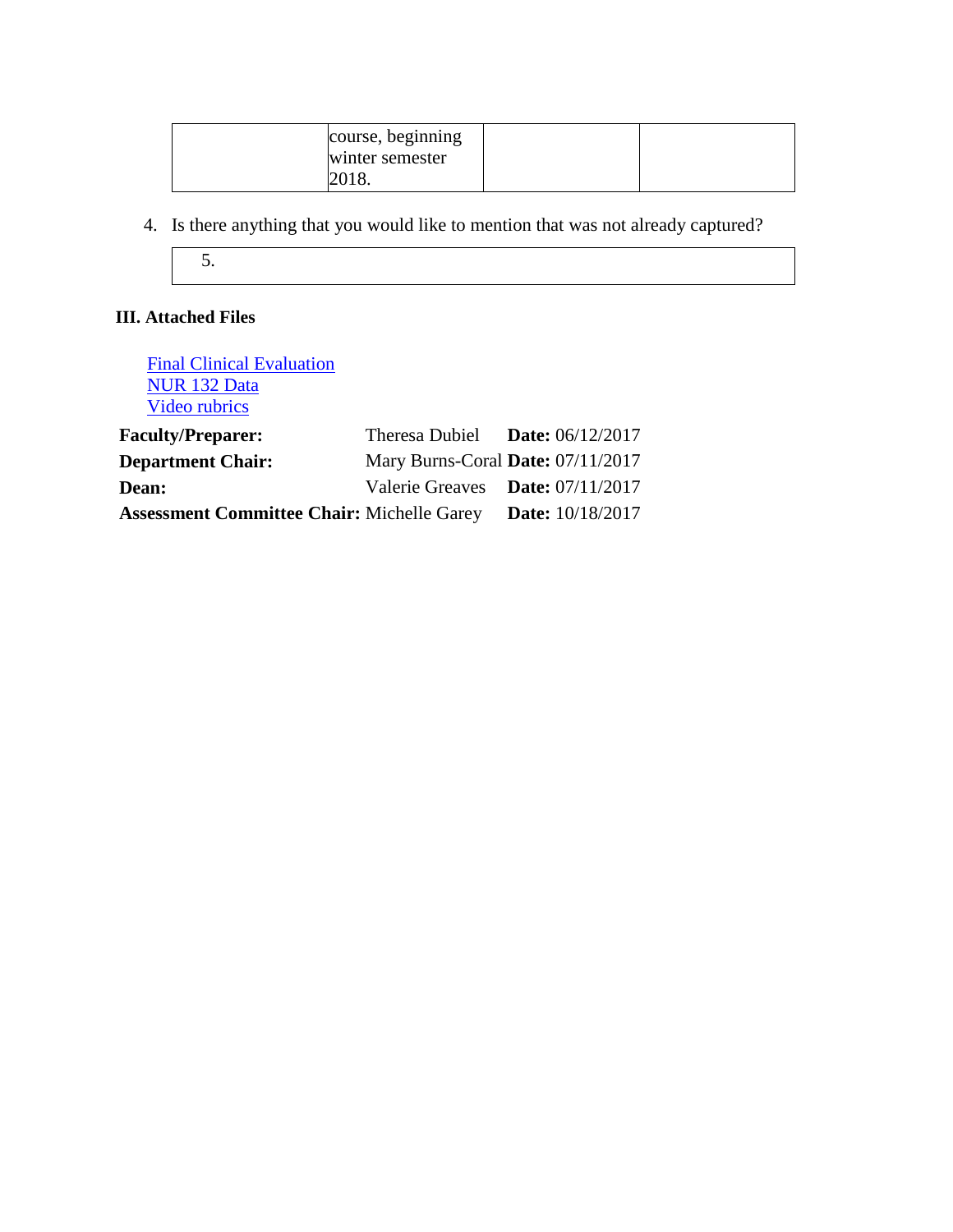**Course Assessment Report Washtenaw Community College**

| Discipline                                                       | Course Number | Title                                                                                      |
|------------------------------------------------------------------|---------------|--------------------------------------------------------------------------------------------|
| <b>Nursing</b>                                                   | 132           | NUR 132 10/24/2013-<br>Nursing of the<br>Childbearing Family -<br><b>Clinical Practice</b> |
| Division                                                         | Department    | <b>Faculty Preparer</b>                                                                    |
| Math, Science and Health Nursing & Health Science Theresa Dubiel |               |                                                                                            |
| Date of Last Filed Assessment Report                             |               |                                                                                            |

# **I. Assessment Results per Student Learning Outcome**

Outcome 1: Perform nursing skills related to the care of the antepartum, intrapartum, postpartum woman, her newborn and family.

- Assessment Plan
	- o Assessment Tool: Tracking sheet of NUR 132 laboratory skills check lists.
	- o Assessment Date: Spring/Summer 2012
	- o Course section(s)/other population: all
	- o Number students to be assessed: 100% or 48/sem
	- o How the assessment will be scored: Tracking sheets are scored using a departmentally-developed rubric.
	- o Standard of success to be used for this assessment: 75% of students will pass each NUR 132 skills on their first attempt.
	- o Who will score and analyze the data: Course Coordinator will score and analyze the data and report to Departmental faculty.
- 1. Indicate the Semester(s) and year(s) assessment data were collected for this report.

| Fall (indicate years below) below) | Winter (indicate years) | SP/SU (indicate years)<br>below) |
|------------------------------------|-------------------------|----------------------------------|
|                                    | 2013                    |                                  |

2. Provide assessment sample size data in the table below.

| # of students enrolled | # of students assessed |
|------------------------|------------------------|
| 33                     |                        |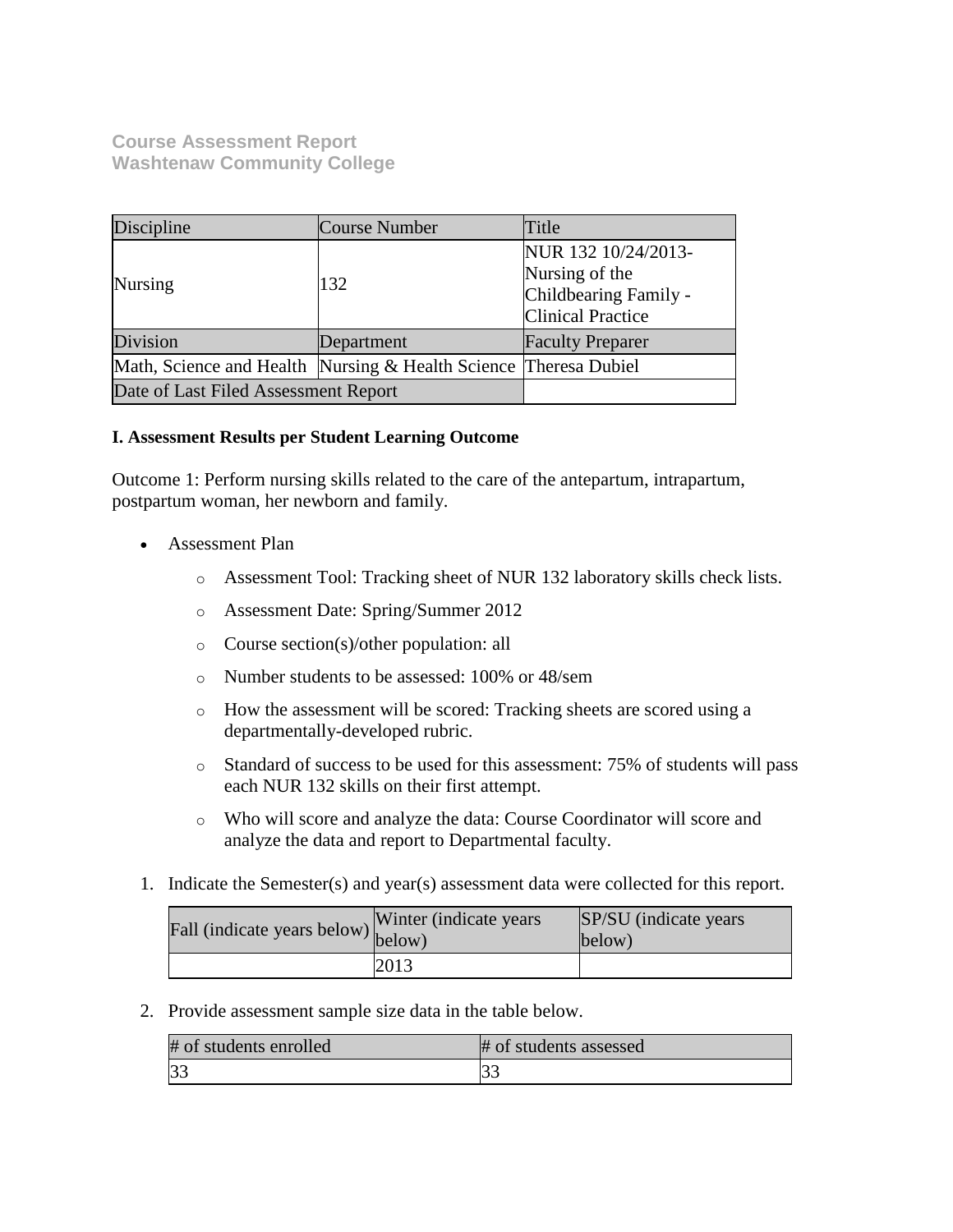3. If the number of students assessed differs from the number of students enrolled, please explain why all enrolled students were not assessed, e.g. absence, withdrawal, or did not complete activity.

All students assessed.

4. Describe how students from all populations (day students on campus, DL, MM, evening, extension center sites, etc.) were included in the assessment based on your selection criteria.

Clinical courses are offered in-person only.

5. Describe the process used to assess this outcome. Include a brief description of this tool and how it was scored.

In the lab setting, students are videotaped. They must demonstrate the skills related to the childbearing experience. The faculty review the tape and use a rubric to score the student's skills. Students either pass or fail the skill assessment. If they fail, remediation must take place and they are given another opportunity to demonstrate the skill.

6. Briefly describe assessment results based on data collected for this outcome and tool during the course assessment. Discuss the extent to which students achieved this learning outcome and indicate whether the standard of success was met for this outcome and tool.

Met Standard of Success: Yes

All of the students met the standard of success. When the student records were reviewed, there was not a consistent area of concern identified.

7. Based on your interpretation of the assessment results, describe the areas of strength in student achievement of this learning outcome.

Students were able to demonstrate nursing skills related to maternal infant care in the lab. These skills involved a newborn exam, postpartum exam, labor and birth support, perioperative skills and resuscitation of a newborn.

Clinical skills were limited to the patient population. The newborn, postpartum and perioperative exams were demonstrated in the clinical setting. Labor experiences as well as C-sections are observation only, so the actual skills are not demonstrated.

8. Based on your analysis of student performance, discuss the areas in which student achievement of this learning outcome could be improved. If student met standard of success, you may wish to identify your plans for continuous improvement.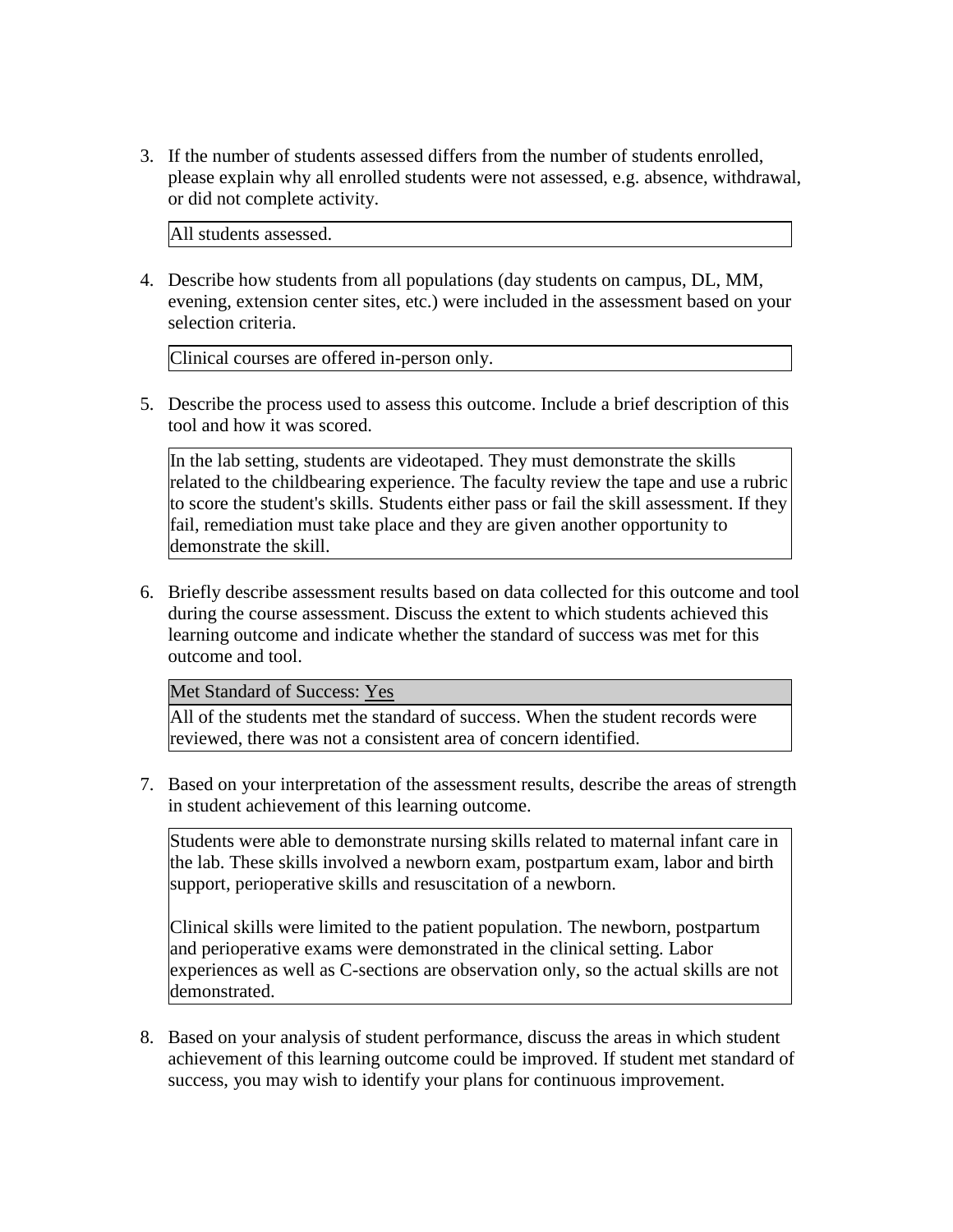According to the anecdotal records and instructor comments, the students' skill performance improved every week. In an effort to standardize student evaluation, we now require students to create a video of a newborn and postpartum exam in the lab. According to the students and instructors, these videos have helped to prepare for tests, for their own review, remediation and for clinical preparation. Their confidence and knowledge was evident in the clinical setting. We will continue to require these videos.

Outcome 2: Provide safe nursing care to the antepartum, intrapartum, and postpartum woman, the newborn and family, in each of the core components using the nursing process.

- Assessment Plan
	- o Assessment Tool: Final clinical evaluations.
	- o Assessment Date: Spring/Summer 2012
	- o Course section(s)/other population: all
	- o Number students to be assessed: 20% of random sampling of all sections or  $\sim 10$ /sem
	- o How the assessment will be scored: Clinical evaluations will be scored using a rubric (anecdotal records) by assessing the % of 2 ratings in each of the core components. Students must receive a rating of 2 in each core component 60 percent of the time and show progressive improvement.
	- o Standard of success to be used for this assessment: 90% of students will achieve a grade of "P" (pass) in clinical based on Final Clinical Evaluation.
	- o Who will score and analyze the data: Course Coordinator analyze the data and report to department faculty.
- 1. Indicate the Semester(s) and year(s) assessment data were collected for this report.

| Fall (indicate years below) below) | Winter (indicate years) | <b>SP/SU</b> (indicate years)<br>below) |
|------------------------------------|-------------------------|-----------------------------------------|
|                                    | 2013                    |                                         |

2. Provide assessment sample size data in the table below.

| # of students enrolled | # of students assessed |
|------------------------|------------------------|
|                        | ப                      |

3. If the number of students assessed differs from the number of students enrolled, please explain why all enrolled students were not assessed, e.g. absence, withdrawal, or did not complete activity.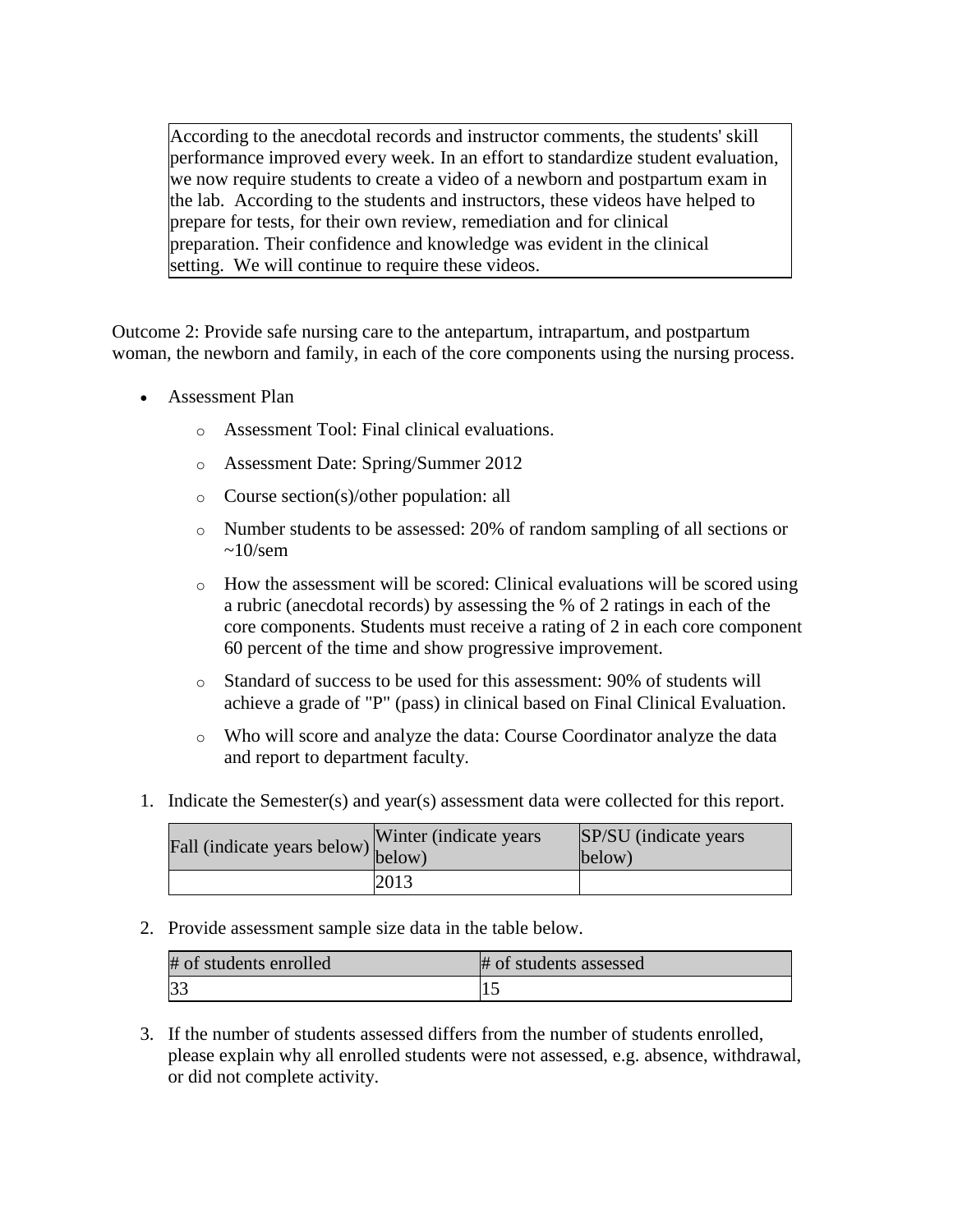A random sample of 15 students were assessed.

4. Describe how students from all populations (day students on campus, DL, MM, evening, extension center sites, etc.) were included in the assessment based on your selection criteria.

Clinicals are taught in-person only.

5. Describe the process used to assess this outcome. Include a brief description of this tool and how it was scored.

Clinical Instructors score students on the nursing program's anecdotal record based on eight core competencies established by the National League for Nurses (NLN). Clinical instructors use a rubric to score student performance on each skill. Students must score a two (on a scale of 0 to 2) with minimal (2 or fewer) cues.

6. Briefly describe assessment results based on data collected for this outcome and tool during the course assessment. Discuss the extent to which students achieved this learning outcome and indicate whether the standard of success was met for this outcome and tool.

## Met Standard of Success: Yes

Fifteen random anecdotal records were reviewed. The students met the standard of success. There was not a consistent area of concern.

7. Based on your interpretation of the assessment results, describe the areas of strength in student achievement of this learning outcome.

Overall the students are well prepared for clinical experiences. The anecdotal record reflects the ability to demonstrate care of the childbearing family. Fifteen student records were reviewed. All passed the clinical course.

8. Based on your analysis of student performance, discuss the areas in which student achievement of this learning outcome could be improved. If student met standard of success, you may wish to identify your plans for continuous improvement.

There were six student records which reflected "needs improvement" in some of the core competencies. The areas are all challenging. The standard of success has been met. The course is working well. We will continue to prepare the students in lab and in theory for their clinical experiences.

# **II. Course Summary and Action Plans Based on Assessment Results**

1. Describe your overall impression of how this course is meeting the needs of students. Did the assessment process bring to light anything about student achievement of learning outcomes that surprised you?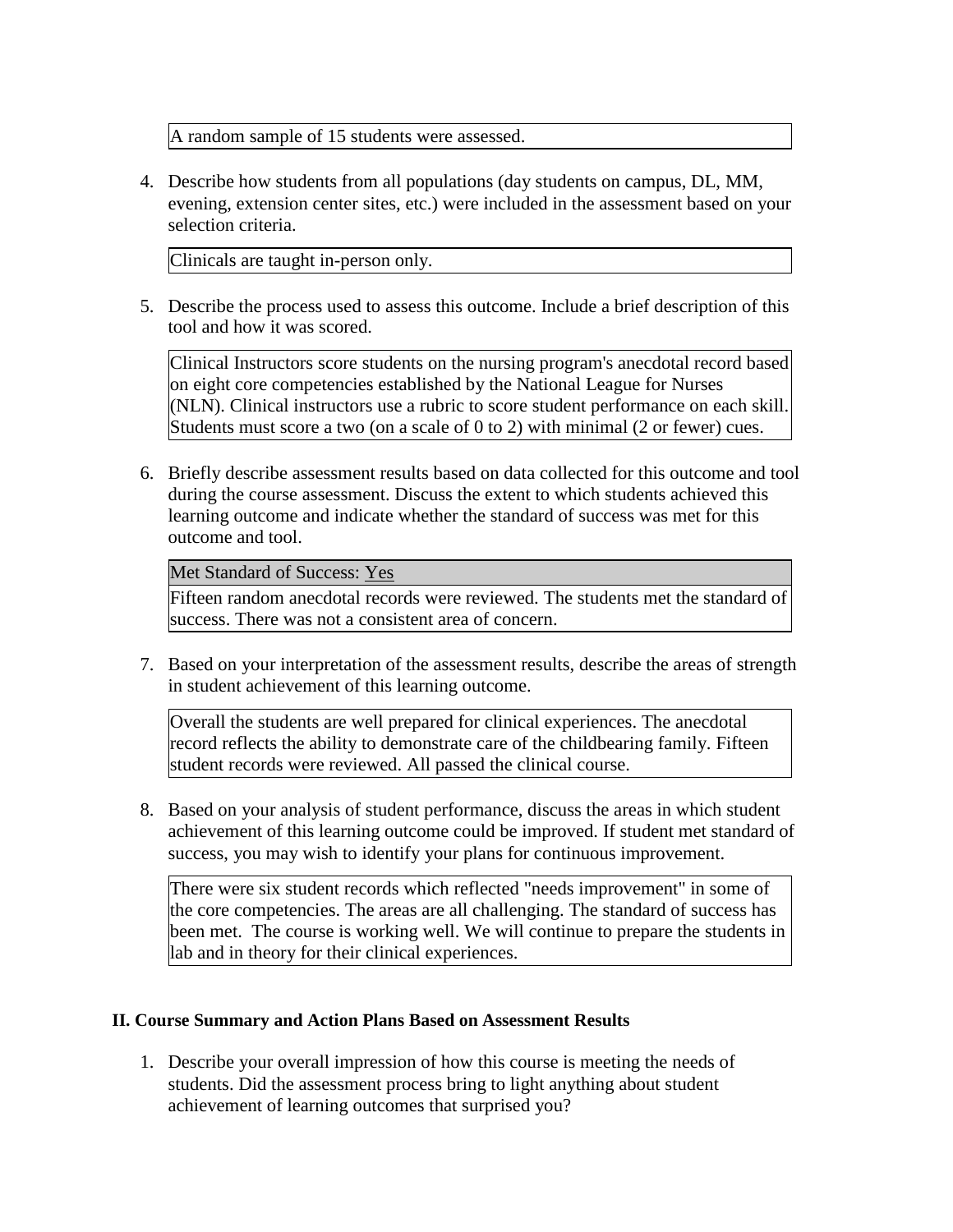The assessment process reminded me about the student video activities, which we will share with the other nursing faculty. One other course has begun to videotape students as well. It is helpful to students when our assessments are consistent between the nursing courses.

2. Describe when and how this information, including the action plan, was or will be shared with Departmental Faculty.

The assessment results will be shared at a faculty meeting.

3.

Intended Change(s)

| <b>Intended Change</b>      | Description of the<br>change                                                                                                                                                                                                                       | Rationale                                                                                                                                                                                                          | Implementation<br>Date |
|-----------------------------|----------------------------------------------------------------------------------------------------------------------------------------------------------------------------------------------------------------------------------------------------|--------------------------------------------------------------------------------------------------------------------------------------------------------------------------------------------------------------------|------------------------|
| Other: Course<br>activities | We plan to expand the<br>student video<br>demonstrations. Havinghas<br>students create videos<br>has proven to be an<br>effective method of<br>learning and<br>assessment. We will<br>now have other skills<br>incorporated into this<br>activity. | The transfer of<br>knowledge from<br>theory to practice<br>improved. The<br>clinical<br>performance,<br>confidence and<br>test success has<br>improved. The<br>students have<br>asked to continue<br>these videos. | 2014                   |

4. Is there anything that you would like to mention that was not already captured?

# **III. Attached Files**

# [NUR 132 anecdotal record](documents/NUR%20132%20anecdotal%20record%203013%20(11%2017).docx)

| <b>Faculty/Preparer:</b>                                           | Theresa Dubiel Date: $12/20/2013$    |
|--------------------------------------------------------------------|--------------------------------------|
| <b>Department Chair:</b>                                           | Dr. Vickie Salter Date: $12/20/2013$ |
| Dean:                                                              | Martha Showalter Date: 01/08/2014    |
| <b>Assessment Committee Chair: Michelle Garey Date: 02/16/2014</b> |                                      |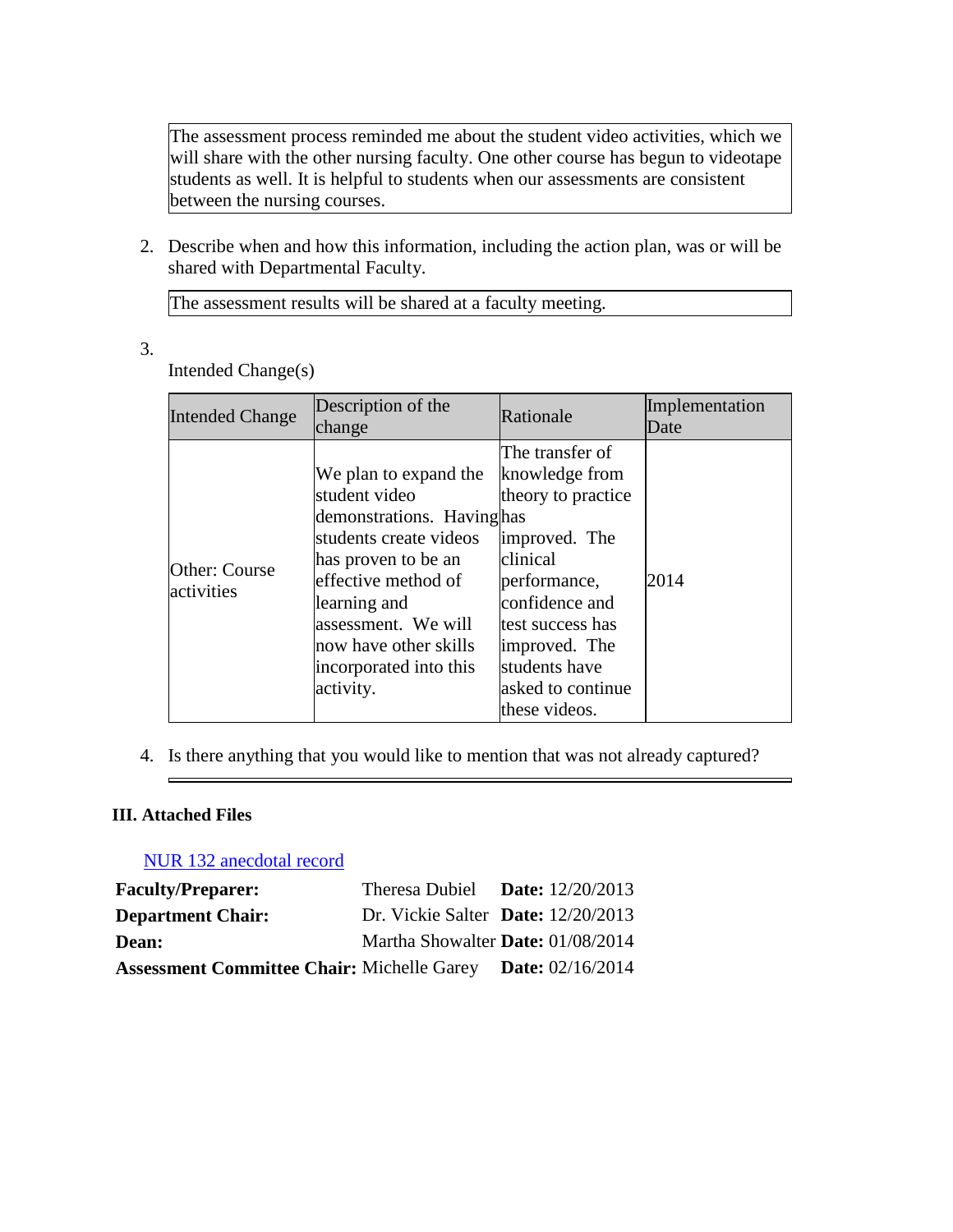## **COURSE ASSESSMENT REPORT**

## **I. Background Information**

1. Course assessed:

Course Discipline Code and Number: NUR 132 Course Title: Nursing of the Childbearing Family Clinical Division/Department Codes: HAT/HISD

 $2.$ Semester assessment was conducted (check one):

|  | $\boxtimes$ Fall 2009 |
|--|-----------------------|
|  |                       |

|  | WHEE ZU |  |  |
|--|---------|--|--|
|  |         |  |  |
|  |         |  |  |

 $\Box$  Spring/Summer 20

- 3. Assessment tool(s) used: check all that apply.
	- $\Box$  Portfolio

Standardized test

Other external certification/licensure exam (specify):

Survey

 $\Box$  Prompt

Departmental exam

 $\Box$  Capstone experience (specify):

 $\boxtimes$  Other (specify):

- 1.) Analysis/tracking sheet of NUR 132 lab skills check list
- 2.) Analysis of NUR 132 anecdotal records summary/final clinical evaluations
- 4. Have these tools been used before?

 $\boxtimes$  Yes – Lab skills check list

 $\boxtimes$  No - Anecdotal records summary/final clinical evaluations

If yes, have the tools been altered since its last administration? If so, briefly describe changes made.

The lab practice model was adopted in F07. The students were evaluated using "The NLN Eight Core Competencies" in the lab as well as in the clinical setting.

5. Indicate the number of students assessed/total number of students enrolled in the course.

43 of 43 students (100%) were assessed.

6. Describe how students were selected for the assessment.

43 students enrolled WI 2009 were selected.

#### **II. Results**

1. Briefly describe the changes that were implemented in the course as a result of the previous assessment.

N/A no prior course assessment has been done since the 2007 revision

- 2. List each outcome that was assessed for this report exactly as it is stated on the course master syllabus.
	- 1. In a lab setting, perform nursing skills related to the care of the antepartum, intrapartum, postpartum woman, her newborn and family.
	- 2. Provide safe nursing care to the antepartum, intrapartum and postpartum woman, the newborn and family, in each of the core components using the nursing process.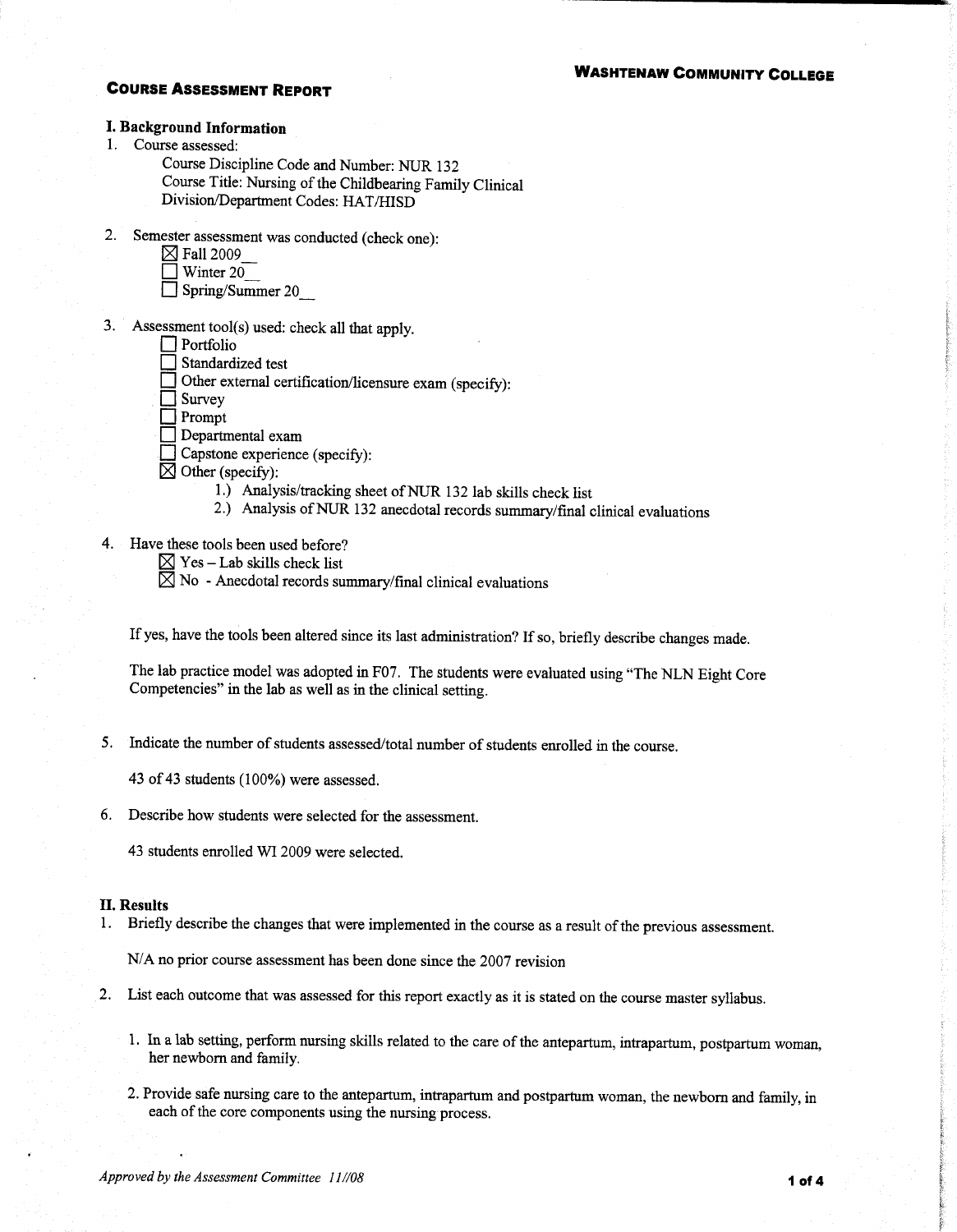## **WASHTENAW COMMUNITY COLLEGE**

## **COURSE ASSESSMENT REPORT**

- 3. Briefly describe assessment results based on data collected during the course assessment, demonstrating the extent to which students are achieving each of the learning outcomes listed above. Please attach a summary of the data collected.
	- 1. Analysis of NUR 132 anecdotal records summary/final evaluations.
- 4. For each outcome assessed, indicate the standard of success used, and the percentage of students who achieved that level of success. Please attach the rubric/scoring guide used for the assessment.

Outcome 1 included lab practice of nursing skills related to the care of the antepartum, intrapartum, postpartum woman, her newborn and family. These skills were practiced in a lab setting and performance was recorded for the student to monitor their own learning needs. This data is not available.

Outcome 2 assessed the student ability to provide safe nursing care in the clinical setting. The actual assessment was completed by the clinical instructor and recorded on their anecdotal record. These records were surveyed for one semester and compared to the MSF level of achievement.

The student achievement established on the MSF included 90 % of all students achieve a grade of "Pass" in clinical based on final clinical evaluations.

Student from the Winter 2009, 43 Student clinical anecdotal records were surveyed (data included)

| -Skill       |                        | Pass rate average |
|--------------|------------------------|-------------------|
| $\mathbf{L}$ | Newborn Assessment     | 81%               |
| 2.           | Postpartum Assessment  | 86%               |
|              | 3. Basic skills 3. 92% |                   |
| 4.           | Complex skills         | 76%               |

5. Describe the areas of strength and weakness in students' achievement of the learning outcomes shown in assessment results.

the ability to perform basic and postpartum Strengths: Overall, the anecdotal records reflect assessment. Basic skills include the material covered in previous semesters including their nurse aide course, fundamentals and acute care. The basic skills are assumed to be bed making, vital signs, safety measures, communication, medication administration, technical skills and head to toe assessment for an adult.

Weaknesses: The complex skills were more difficult for the students to perform. These include skills presented in Nursing 131 and 132. These include a newborn assessment, newborn bath, newborn medication administration, antepartum, intrapartum and postpartum skills.

#### III. Changes influenced by assessment results

- 1. If weaknesses were found (see above) or students did not meet expectations, describe the action that will be taken to address these weaknesses.
	- a. The weaknesses were identified within the individual and group performance scores in each area. These areas were then broken down according to each skill to review. The individual scores gave students particular skills to review, and then they were given opportunities to review in lab. The group scores identified skills for the instructor to stress in lab and clinical.
	- b. The weaknesses were identified in lab and clinical. Each student was given a lab referral for any area of weakness. They met with the lab instructors for one-on-one review of each topic, before returning to clinical.
	- c. There are weaknesses in the assessment tools in lab and anecdotal records. Evaluating students in the clinical area is difficult with many gray areas to interpret. The basic and complex skills are not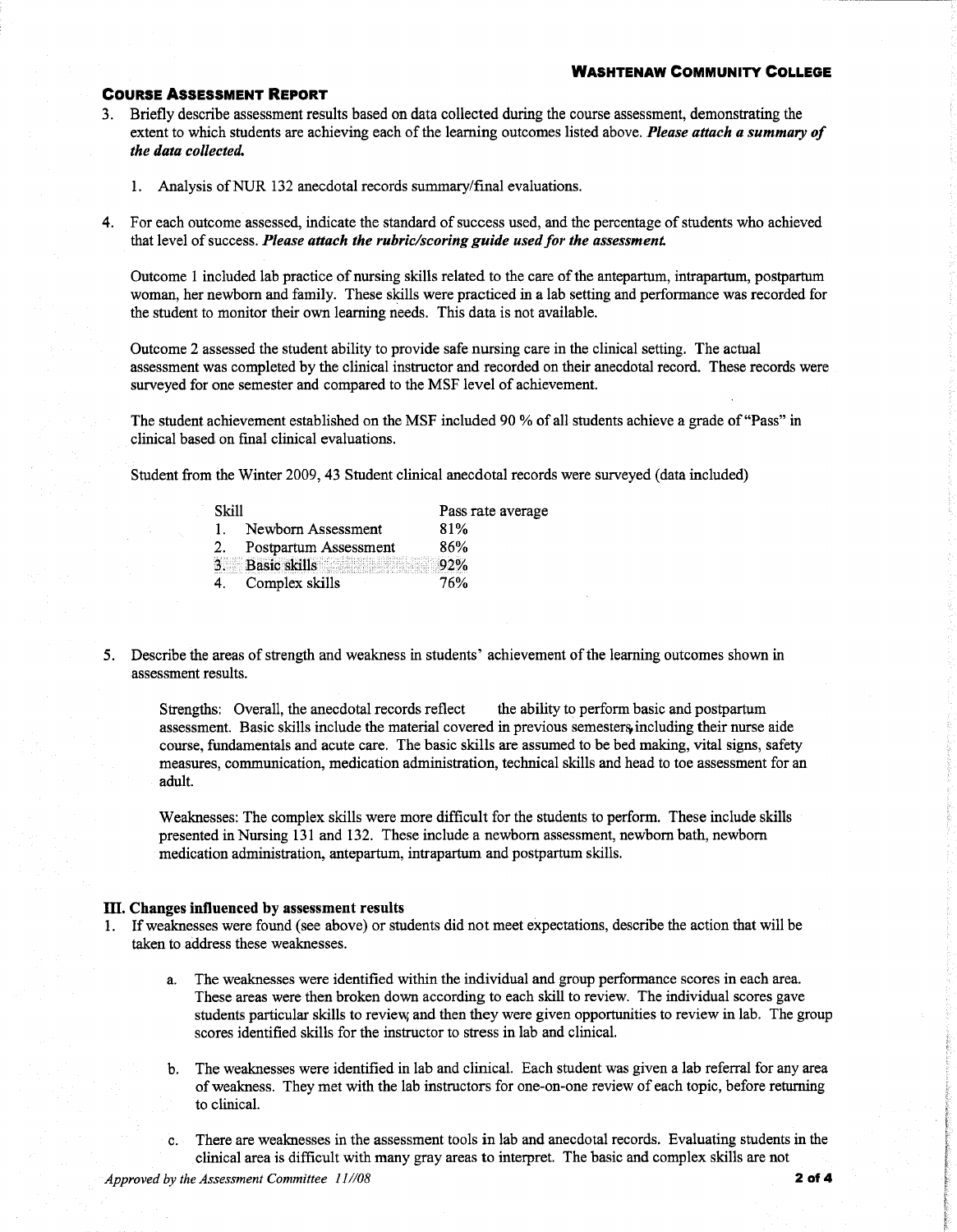#### **WASHTENAW COMMUNITY COLLEGE**

#### **COURSE ASSESSMENT REPORT**

specifically listed so each clinical instructor may make different assumptions. Many of the skills are not observed by the instructor, but instead by the registered nurse who is precepting the student for the day. Each person may have a different expectation of mastering a skill. Also, opportunities to learn are different for each student, depending on the patient acuity and unit census.

- 2. Identify intended changes that will be instituted based on results of this assessment activity (check all that apply). Please describe changes and give rationale for change.
	- a. <u>Outcomes/Assessments</u> on the Master Syllabus Change/rationale:
	- $\mathbf{b}$ .  $\Box$  Objectives/Evaluation on the Master Syllabus Change/rationale:
	- c.  $\Box$  Course pre-requisites on the Master Syllabus Change/rationale:
	- d.  $\Box$  1<sup>st</sup> Day Handouts Change/rationale: A "Lab Referral" form was created to assist students in demonstrating nursing skills.
	- $e.$  Course assignments Change/rationale:
	- f.  $\boxtimes$  Course materials (check all that apply)

 $\boxtimes$  Textbook: A new textbook "Essentials of Maternal Infant Nursing" was adopted this year. This new textbook follows the NCLEX blueprint and prepares students for success by focusing on the essential topics. This textbook also reviews many of the clinical skills necessary for clinical success.  $\boxtimes$  Handouts: The instructor created clinical cards for student use in clinical and test review.  $\Box$  Other:

# g.  $\boxtimes$  Instructional methods

Change/rationale: Now we include online lectures, online activities and practice labs to review skills, medications, procedures and content.

- h.  $\boxtimes$  Individual lessons & activities Change/rationale: The lab practice activities assist in bringing theory to practice.
- 3. What is the timeline for implementing these actions?

These changes began in F2009.

### **IV.** Future plans

1. Describe the extent to which the assessment tools used were effective in measuring student achievement of learning outcomes for this course.

The lab record was used for student learning and progress, but not for measuring achievement. Only general comments were made, not exact skill performance.

The anecdotal record is not effective as it does not describe specific basic and complex skills. There is also variation in grading students between the clinical instructors. Students do not always spend time with their instructor, but instead are supervised by registered nurses which also make evaluation difficult.

2. If the assessment tools were not effective, describe the changes that will be made for future assessments.

The lab record needs to specify each step of each skill for the student learning and evaluation. A step-by-step guide for each skill needs to be available for the student and instructor for accurate evaluation.